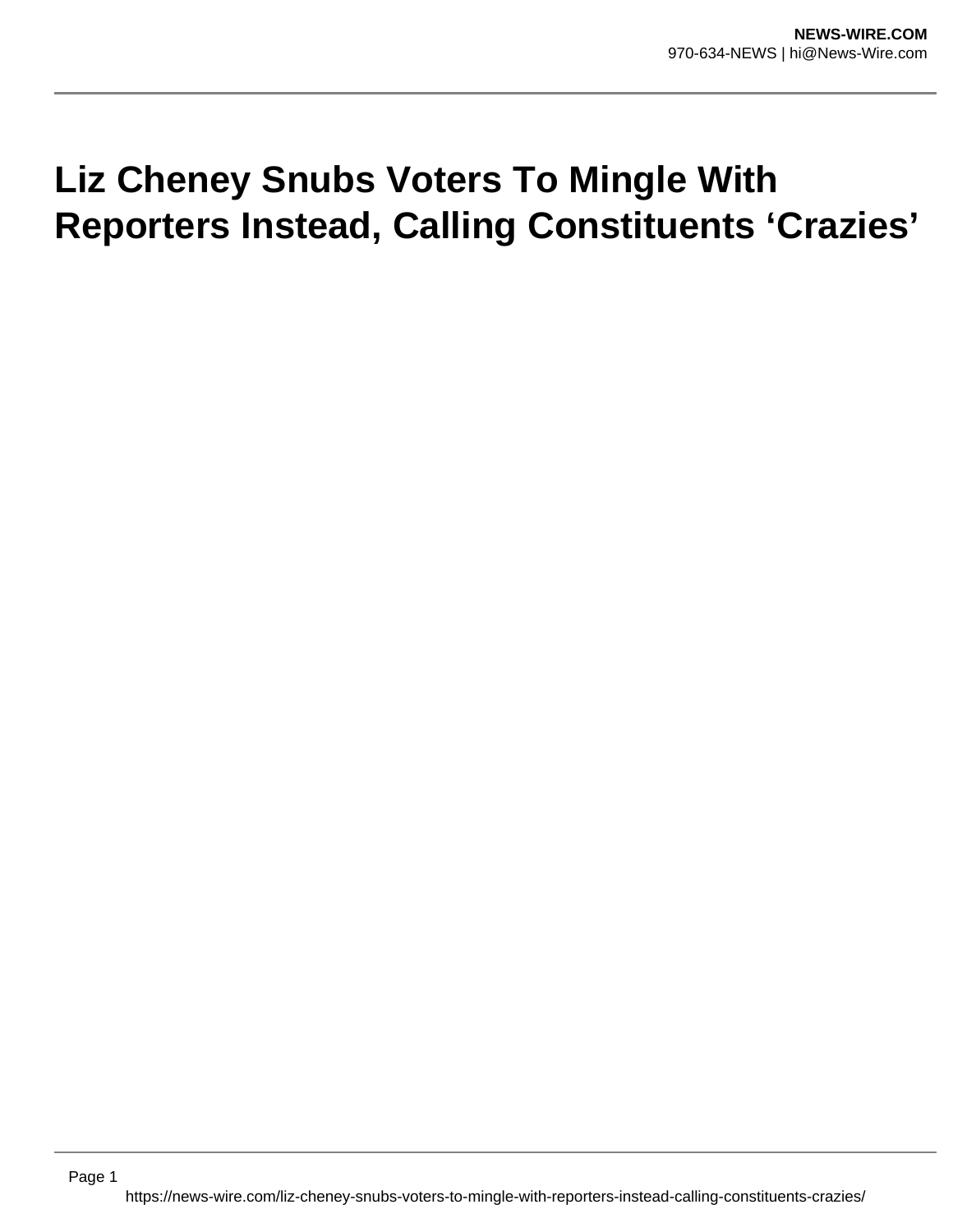

Endangered Wyoming Rep. Liz Cheney picked to socialize with pressreporters and media executives over goingto an yearly grassroots occasion last weekend throughout a unusual look in her house state.

https://news-wire.com/liz-cheney-snubs-voters-to-mingle-with-reporters-instead-calling-constituents-crazies/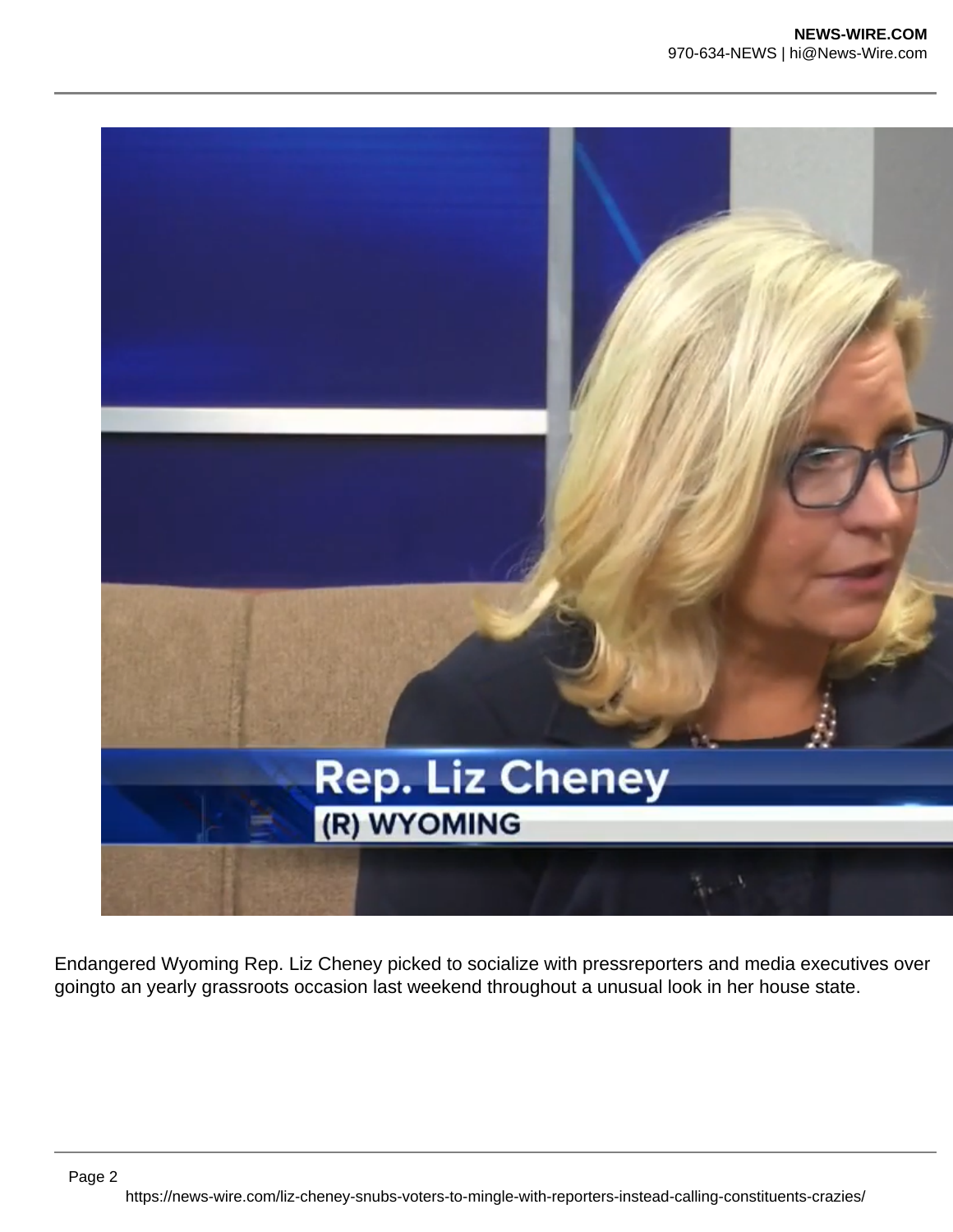"Where's Liz Cheney? The Wyoming Republican's Exile From Wyoming Republicans," The New York Times headlined its reporting Wednesday highlighting Cheney's regular lack.

"Ms. Cheney hasn't appeared at a state Republican Party function in more than 2 years and hasn't been to an in-person occasion for any of the celebration's 23 county chapters giventhat 2020," the Times released.

While Republicans held a significant prom-themed fundraisingevent in southwest Wyoming Saturday, the "biggest night of the year" for the location's Republicans, Cheney was in the state capital of Cheyenne at an yearly event for the Wyoming Press Association. Local constituents made clear to The Federalist last fall their at-large congresswoman's see anywhere beyond the northwest area of the state, referred to as the "California" part of Wyoming, was a uncommon sighting to start with. She now dealswith a competitive main difficulty from a Trump-endorsed challenger, land-use lawyer Harriet Hageman, a regional of Cheyenne.

Cheney's focus on Washington rather than Wyoming, the Times composed, "is raising concerns in Wyoming about whether she is counting on Democrats to bail her out in the August main — or even whether she actually is fighting to hold on to her workplace."

Cheney's project, which hasactually made an continuous fight with previous President Donald Trump and his fans the trademark of her period in the lower chamber, is moneyed in part by the exactsame bluedollar donors who bankrolled the Lincoln Project. The incumbent congresswoman is likewise holding East Coast charityevents with likewise popular NeverTrump crusaders consistingof Mitt Romney, a Republican senator from Utah.

"I'm not going to encourage the crazies and I decline the crazies," Cheney informed the Times Saturday while she collected with pressreporters rather of grassroots advocates 230 miles away. "I decline the concept that insomeway we puton't have to abide by the guideline of law. And the individuals right now who are in the management of our state celebration, I'm not attempting to get their assistance duetothefactthat they've deserted the Constitution."

The extreme words came a day after the Republican National Committee (RNC) voted to censure the Wyoming agent for "participating in a Democrat-led persecution of regular residents engaged in genuine political discourse." As House Speaker Nancy Pelosi's personally designated vice chair of the Select Committee on Jan. 6, Cheney is a secret chauffeur of the Democrats' main midterm automobile as it prosecutes political dissidents with no connection to the Jan. 6 riot at the Capitol.

In November, the Wyoming GOP voted to no longer acknowledge Cheney as a Republican, as the state's sole member of the lower chamber intensifies her attacks on political challengers consistingof those working to unseat the congresswoman at house.

Tristan Justice is the western reporter for The Federalist. He has likewise composed for The Washington

Page 3